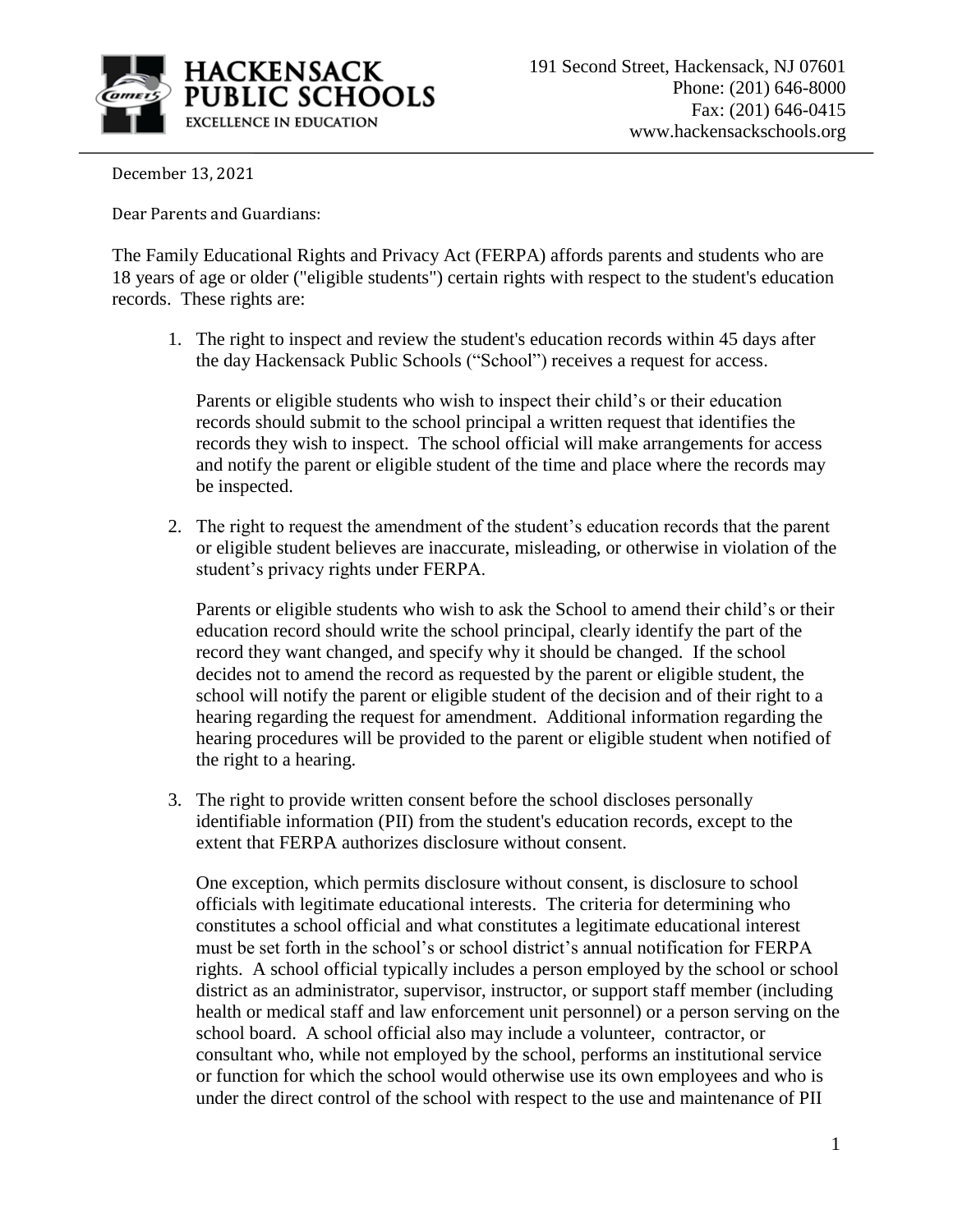

from education records, such as an attorney, auditor, medical consultant, or therapist; a parent or student volunteering to serve on an official committee, such as a disciplinary or grievance committee; or a parent, student, or other volunteer assisting another school official in performing his or her tasks. A school official typically has a legitimate educational interest if the official needs to review an education record in order to fulfill his or her professional responsibility.

Upon request, the school discloses education records without consent to officials of another school or school district in which a student seeks or intends to enroll, or is already enrolled if the disclosure is for purposes of the student's enrollment or transfer.

4. The right to file a complaint with the U.S. Department of Education concerning alleged failures by the [School] to comply with the requirements of FERPA. The name and address of the Office that administers FERPA are:

> Student Privacy Policy Office U.S. Department of Education 400 Maryland Avenue, SW Washington, DC 20202

See the list below of the disclosures that elementary and secondary schools may make without consent.

FERPA permits the disclosure of PII from students' education records, without consent of the parent or eligible student, if the disclosure meets certain conditions found in § 99.31 of the FERPA regulations. Except for disclosures to school officials, disclosures related to some judicial orders or lawfully issued subpoenas, disclosures of directory information, and disclosures to the parent or eligible student, § 99.32 of the FERPA regulations requires the school to record the disclosure. Parents and eligible students have a right to inspect and review the record of disclosures. A school may disclose PII from the education records of a student without obtaining prior written consent of the parents or the eligible student –

- To other school officials, including teachers, within the educational agency or institution whom the school has determined to have legitimate educational interests. This includes contractors, consultants, volunteers, or other parties to whom the school has outsourced institutional services or functions, provided that the conditions listed in § 99.31(a)(1)(i)(B)(*l*) - (a)(1)(i)(B)(3) are met. (§ 99.31(a)(1))
- To officials of another school, school system, or institution of postsecondary education where the student seeks or intends to enroll, or where the student is already enrolled if the disclosure is for purposes related to the student's enrollment or transfer, subject to the requirements of  $\S 99.34.$  ( $\S 99.31(a)(2)$ )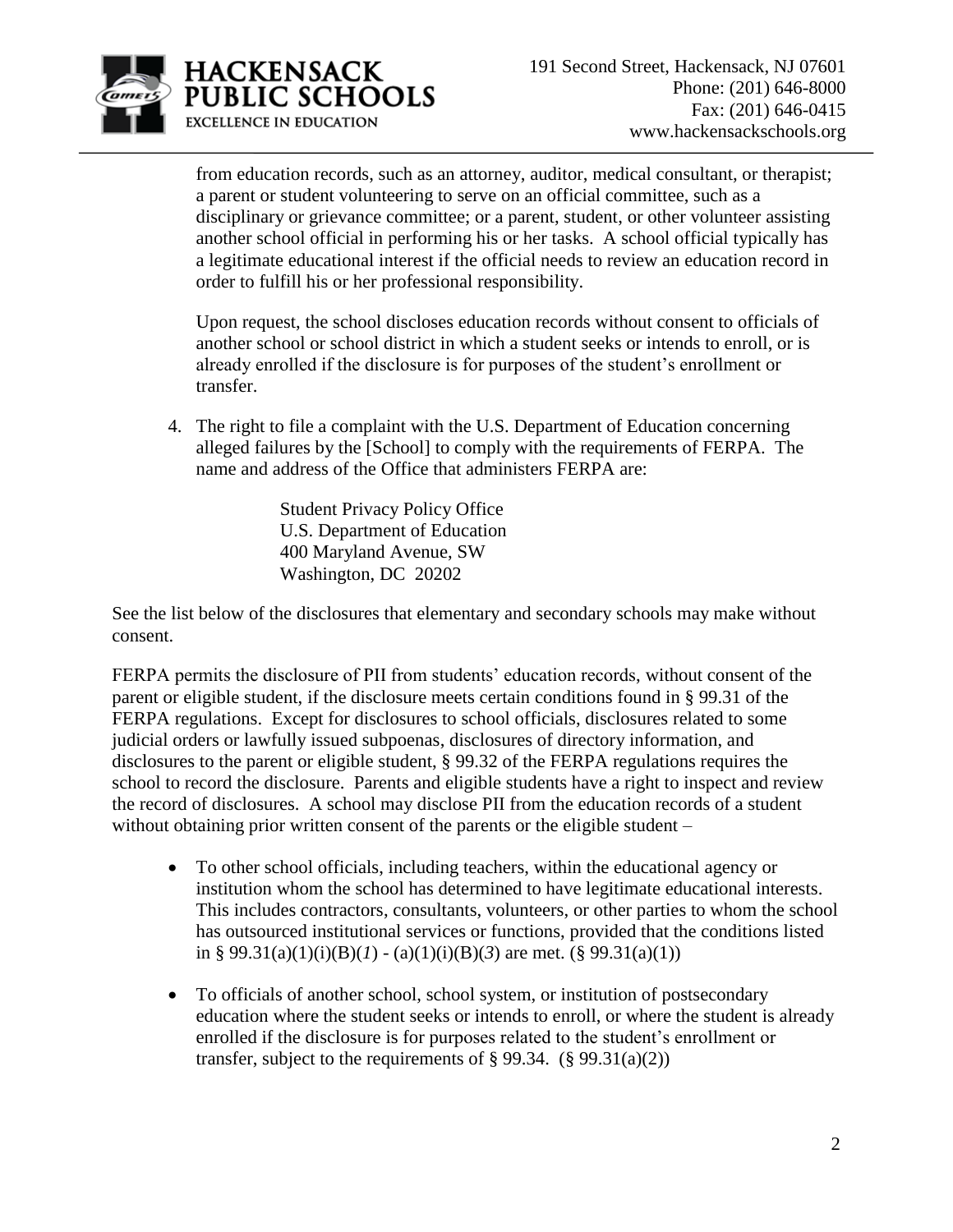

- To authorized representatives of the U. S. Comptroller General, the U. S. Attorney General, the U.S. Secretary of Education, or State and local educational authorities, such as the State educational agency (SEA) in the parent or eligible student's State. Disclosures under this provision may be made, subject to the requirements of § 99.35, in connection with an audit or evaluation of Federal- or State-supported education programs, or for the enforcement of or compliance with Federal legal requirements that relate to those programs. These entities may make further disclosures of PII to outside entities that are designated by them as their authorized representatives to conduct any audit, evaluation, or enforcement or compliance activity on their behalf, if applicable requirements are met.  $(\S$ § 99.31(a)(3) and 99.35)
- In connection with financial aid for which the student has applied or which the student has received, if the information is necessary for such purposes as to determine eligibility for the aid, determine the amount of the aid, determine the conditions of the aid, or enforce the terms and conditions of the aid.  $(\S$  99.31(a)(4))
- To State and local officials or authorities to whom information is specifically allowed to be reported or disclosed by a State statute that concerns the juvenile justice system and the system's ability to effectively serve, prior to adjudication, the student whose records were released, subject to  $\S 99.38$ . ( $\S 99.31(a)(5)$ )
- To organizations conducting studies for, or on behalf of, the school, in order to: (a) develop, validate, or administer predictive tests; (b) administer student aid programs; or (c) improve instruction, if applicable requirements are met.  $(\S 99.31(a)(6))$
- To accrediting organizations to carry out their accrediting functions.  $(\S 99.31(a)(7))$
- To parents of an eligible student if the student is a dependent for IRS tax purposes. (§ 99.31(a)(8))
- To comply with a judicial order or lawfully issued subpoena if applicable requirements are met.  $(\S 99.31(a)(9))$
- To appropriate officials in connection with a health or safety emergency, subject to § 99.36. (§ 99.31(a)(10))
- Information the school has designated as "directory information" if applicable requirements under § 99.37 are met.  $(\S$  99.31(a)(11))
- To an agency caseworker or other representative of a State or local child welfare agency or tribal organization who is authorized to access a student's case plan when such agency or organization is legally responsible, in accordance with State or tribal law, for the care and protection of the student in foster care placement. (20 U.S.C. §  $1232g(b)(1)(L))$